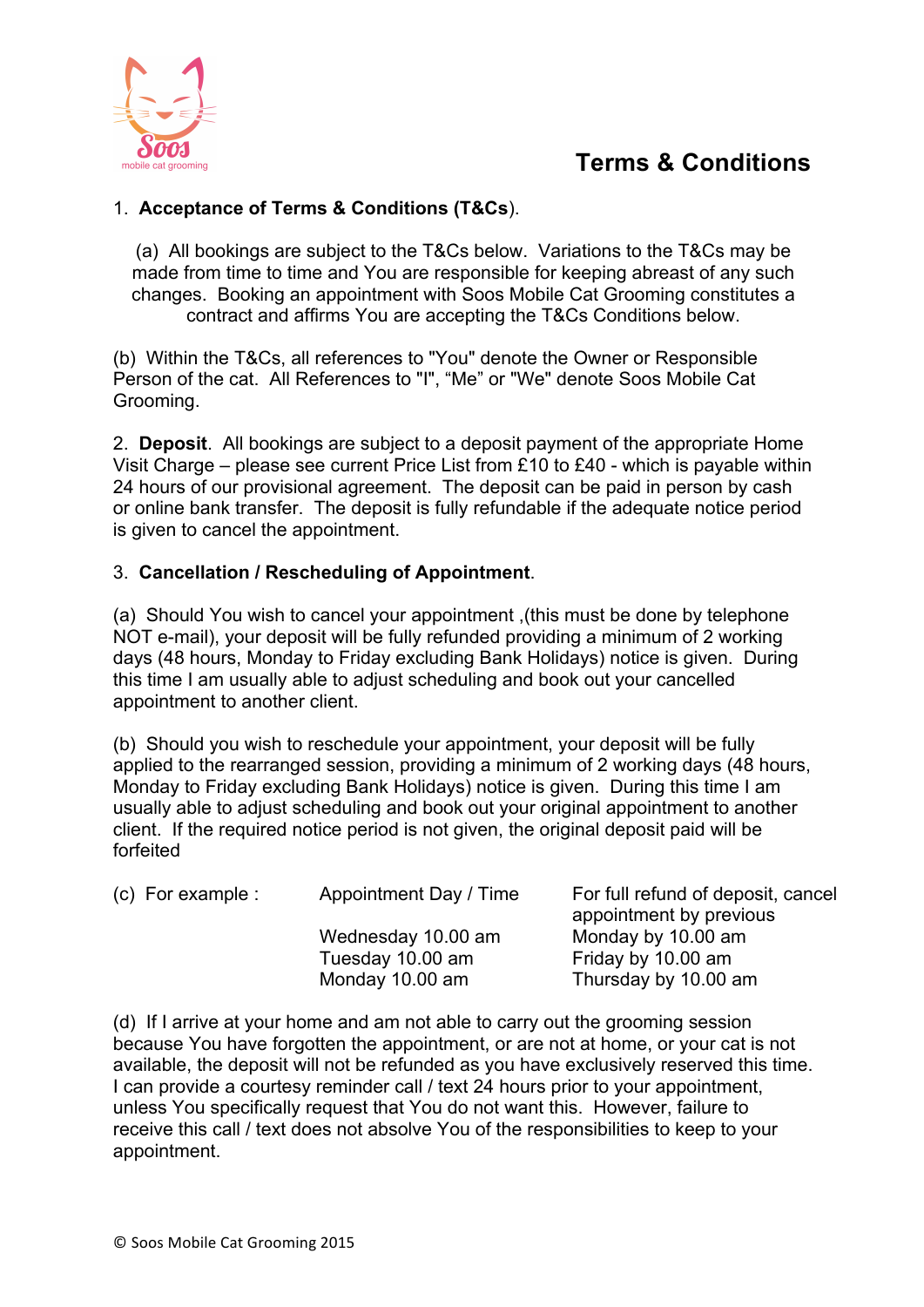

# **Terms & Conditions**

4. **Balance of Payment**. Following the appointment, the balance of the payment is due immediately by cash only.

5. **Prices**. A guideline of Prices is laid out on the website. Any price quoted / discussed at the point of booking the appointment is a guide only. The price of the groom will be determined by numerous factors which can only be established upon meeting and working with your cat. You agree to pay the price evaluated by me.

### 6. **Health.**

(a) I deliver a professional mobile cat grooming service with hygiene at the forefront of my mind. I take every precaution to eliminate the spread of disease and ensure the use of a fresh uniform and disinfected equipment for each appointment.

(b) The upmost care is taken to ensure your cat is handled sensitively, with its health considered. However, if the services of a veterinarian are required, I will advise You immediately. In the case of an incident or serious medical problem being discovered during grooming, the grooming session will be stopped and You agree to seek appropriate veterinarian treatment. The full cost of the groom will still apply.

(c) You must inform me of the cat's health history. You agree that I am not responsible for any pre-existing problems or conditions found during the grooming process, and You agree to pay all medical treatment incurred due to such. Sue Grant of Soos Mobile Cat Grooming is not a veterinarian and any advice given regarding health problems should at all times by checked with a licensed veterinarian. You are urged to seek professional advice from your veterinarian regarding any health concerns. Any grooming which takes place on your cat, is at your risk.

(d) I will bring to your attention any irregularities noticed during the grooming session. This is not a professional medical examination / opinion. For this you must consult your veterinarian.

(e) You agree that I will not be held liable for any after-grooming effects or subsequent bad health. This includes, but is not limited to, any after-grooming effects of clipping procedures or problems 'uncovered' by clipping off a coat. This could include, but is not limited to itchiness, skin redness, irritations or abrasions however caused.

(f) You need to be aware that if hair is clipped away due to matting or styling, your outdoor cat is able to catch a cold if the weather is cold. You are advised to keep your cat warm/ indoors/clothed whilst the re-growth occurs.